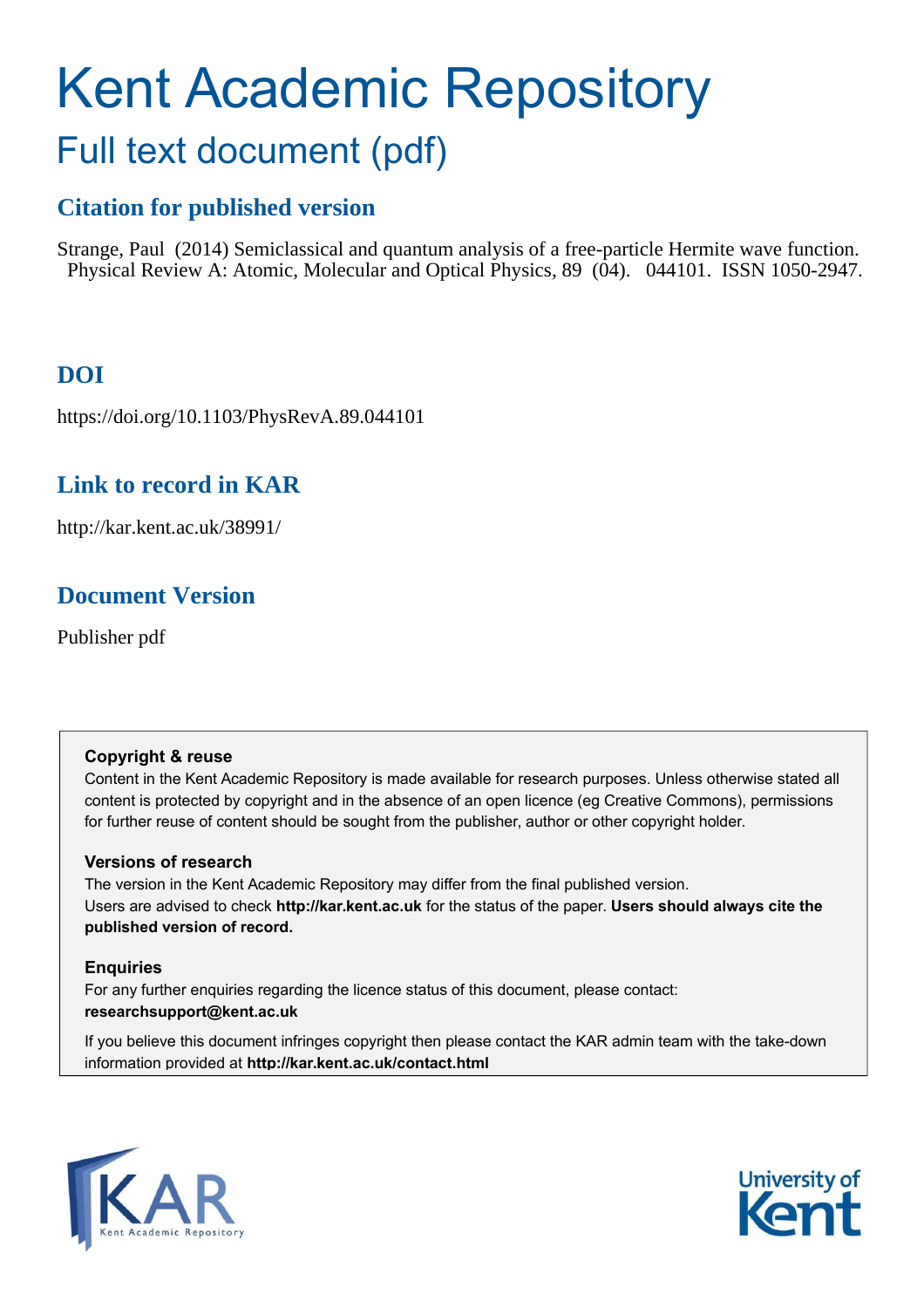#### <span id="page-1-0"></span>**Semiclassical and quantum analysis of a free-particle Hermite wave function**

P. Strange

*School of Physical Sciences, University of Kent, Canterbury, Kent CT2 7NH, England, United Kingdom* (Received 27 July 2012; revised manuscript received 16 January 2014; published 1 April 2014)

In this Brief Report we discuss a solution of the free-particle Schrödinger equation in which the time and space dependence are not separable. The wave function is written as a product of exponential terms, Hermite polynomials, and a phase. The peaks in the wave function decelerate and then accelerate around  $t = 0$ . We analyze this behavior within both a quantum and a semiclassical regime. We show that the acceleration does not represent true acceleration of the particle but can be related to the envelope function of the allowed classical paths. Comparison with other "accelerating" wave functions is also made. The analysis provides considerable insight into the meaning of the quantum wave function.

DOI: [10.1103/PhysRevA.89.044101](http://dx.doi.org/10.1103/PhysRevA.89.044101) PACS number(s): 03.65.Ta

#### **I. INTRODUCTION**

The Schrödinger equation is at the center of nonrelativistic quantum theory. The usual method of solution is to separate the time and space dependence of the wave function and solve the time independent Schrödinger equation  $[1]$  $[1]$ . This can be done analytically for a few simple model potentials and otherwise it is straightforwardly amenable to numerical solution. This approach has had huge success in describing a vast array of physical phenomena, in particular the electronic and structural properties of atoms, molecules, and solids. The Schrödinger equation has also been shown to have more exotic solutions such as accelerating Airy wave functions [\[2,3\]](#page-3-0). The wave function introduced by Berry and Balazs [\[2\]](#page-3-0) also has the remarkable property that it does not broaden with time. However, it does not represent a single particle because it is not square integrable and thus is not an element of a Hilbert space; therefore there is no contradiction with Ehrenfest's theorem. Later, Lekner [\[3\]](#page-3-0) derived a more general form of the Airy wave function which is both well behaved and square integrable. Both the expectation values of position and momentum show no acceleration, except in the Berry-Balazs limit where the wave function is not square integrable. In a subsequent paper Nguyen and Lekner [\[4\]](#page-3-0) were able to derive wave functions that describe true acceleration via an extended Galilean transformation of a free-particle wave function, where the extended Galilean transformation also introduces a potential into the Hamiltonian which drives the acceleration. In this Brief Report we derive, describe, and try to gain insight into an exotic, apparently accelerating solution of the free-particle Schrödinger equation that is square integrable and which also displays some unusual characteristics. In Sec. [II](#page-0-0) we write down and describe the solution. In Sec. III A we perform a quantum-mechanical analysis of the wave function and show that the probability density accelerates. Accelerating probability densities for free particles is an apparent contradiction. However, they have been found to be explicable on the basis of classical mechanics [\[2\]](#page-3-0). Therefore in Sec. III B we have performed a parallel classical analysis to show how the accelerating probability density can be understood and how the semiclassical and quantum descriptions are related. In Sec. [IV](#page-2-0) we compare the properties of our Hermite wave function with those of a Gaussian and the the Airy wave function of Lekner [\[3\]](#page-3-0). In conclusion we

discuss the considerable insight this calculation yields into the meaning of the quantum-mechanical wave function.

#### **II. THEORY**

The time dependent free-particle Schrödinger equation in  $1 + 1$  dimensions is

$$
i\hbar \frac{\partial \psi(x,t)}{\partial t} = -\frac{\hbar^2}{2m} \frac{\partial^2 \psi(x,t)}{\partial x^2}.
$$
 (1)

Using a symmetry analysis and separation of the variables [\[5,6\]](#page-3-0) it is possible to find a solution of Eq.  $(1)$  as

$$
\psi(x,t) = \sqrt{\frac{1}{n!}} \left(\frac{m}{\hbar t_c \pi}\right)^{1/4} \frac{2^{-n/2}}{\left(1 + t^2/t_c^2\right)^{1/4}} \times e^{imx^2t/2\hbar(t_c^2 + t^2)} e^{-i(n+1/2)\arctan(t/t_c)} \times e^{-mt_c x^2/2\hbar(t_c^2 + t^2)} H_n\left(\left(\frac{mt_c}{\hbar(t_c^2 + t^2)}\right)^{1/2} x\right). (2)
$$

Wave functions similar to this have been obtained previously [\[7\]](#page-3-0) although not in precisely this form to our knowledge. Here  $t_c$  is an arbitrary positive constant with the dimensions of time.  $H_n(y)$  are the Hermite polynomials [\[8\]](#page-3-0). Square integrability requires that  $n$  be an integer. This wave function has been normalized between  $\pm \infty$  and the normalization is constant with respect to time, as it must be. Equation [\(2\)](#page-0-0) reduces to a Gaussian wave packet centered on the origin when  $n = 0$ . This expression may be checked by direct substitution. Henceforth we will retain constants in equations, but all figures will be calculated in atomic units (a.u.) with  $\hbar = 1$ and  $m = 1/2$ .

Equation [\(2\)](#page-0-0) has one remarkable property. If we look at its form at  $t = 0$  and define the frequency  $\omega = 1/t_c$  it becomes

$$
\psi(x,t) = \sqrt{\frac{1}{2^n n!}} \left(\frac{m\omega}{\hbar\pi}\right)^{1/4} e^{-m\omega x^2/2\hbar} H_n\left(\left(\frac{m\omega}{\hbar}\right)^{1/2} x\right).
$$
\n(3)

Surprisingly, this is exactly the form of the eigenfunctions of the harmonic oscillator. Of course this is only true at  $t = 0$  because our wave function evolves according to the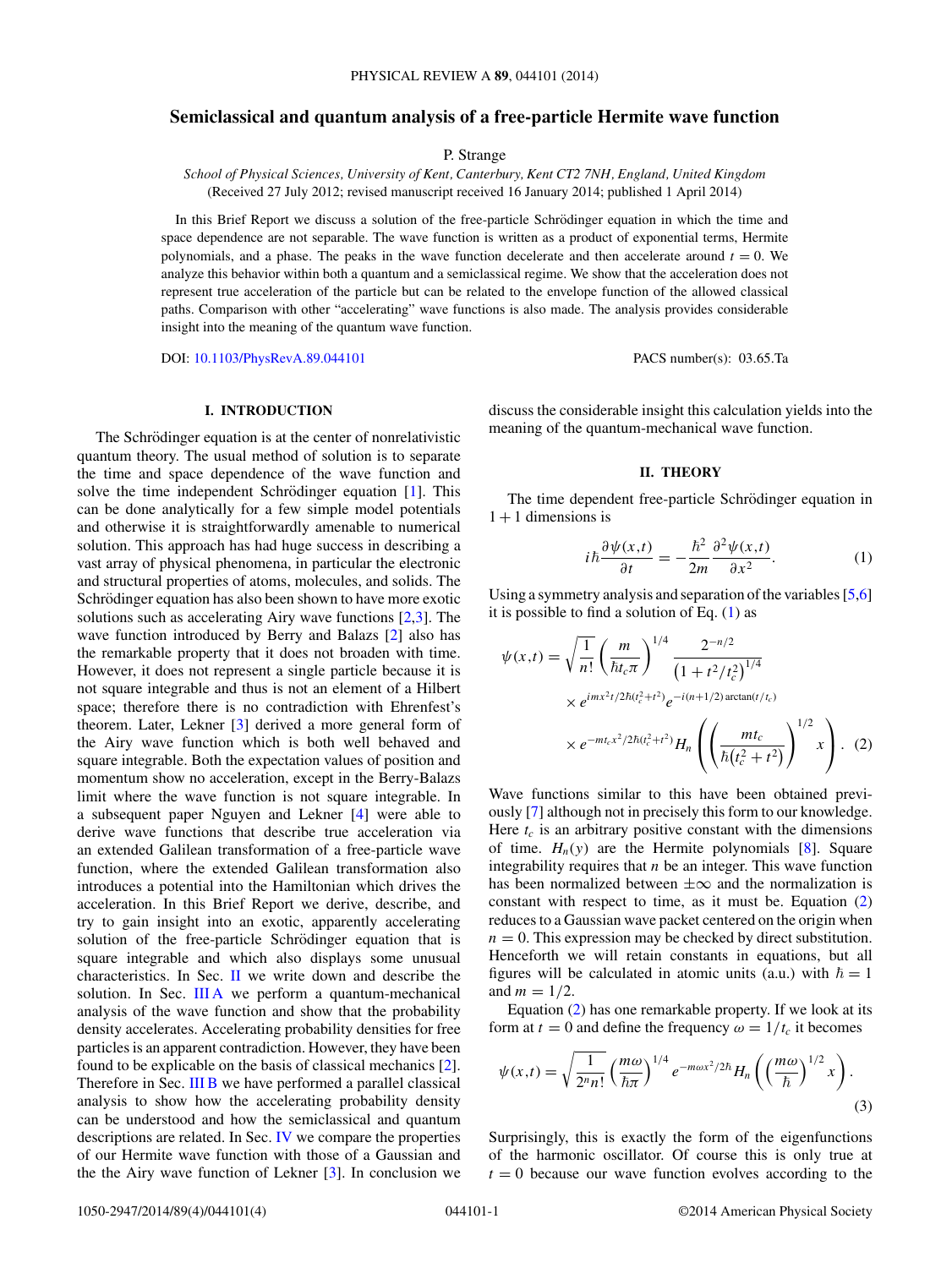<span id="page-2-0"></span>free-particle Schrödinger equation, not the one describing the harmonic oscillator.

This identification helps us because we already know that for the quantum harmonic oscillator the kinetic-energy and potential-energy operators provide an equal contribution to the total energy of the oscillator. Our Hamiltonian only contains the kinetic-energy operator, so at  $t = 0$  and hence at all times

$$
E_n = \frac{1}{2}(n + 1/2)\hbar\omega = \frac{1}{2}(n + 1/2)\frac{\hbar}{t_c} = \frac{1}{2m}\langle\hat{p}^2\rangle, \qquad (4)
$$

where the last equality has been confirmed computationally.

Of course, it would always be possible to use Eq.  $(3)$  as an initial state of our system and then to integrate the Schrödinger equation directly, or to expand it in terms of some basis functions such as plane waves with time dependent coefficients and integrate that. However, such a procedure is essentially numerical and would in general require large numbers of basis functions, making it rather opaque and unwieldy.

#### **III. RESULTS**

#### **A. Quantum-mechanical results and analysis**

In Fig. [1](#page-1-0) we show a contour plot of the probability density associated with this wave function as a function of time for  $n = 2$  and  $t_c = 1$ . The principal effect of  $t_c$  is to set the time scale. The wave function itself is strongly oscillatory but the oscillatory nature cancels in the probability density to produce three peaks. At all times the probability density is symmetric about  $x = 0$ . For  $t \ll 0$  the probability density consists of a pair of broad peaks on either side of  $x = 0$  moving toward  $x = 0$  at approximately constant velocity and a central peak which has its maximum at  $x = 0$  at all times. As the two outer peaks get close together their contour lines, shown in Fig. [1,](#page-1-0) describe a curve indicating that the peaks are decelerating and narrowing, and at  $t = 0$  they form two well-localized peaks close to the origin. For  $t > 0$  this behavior is reversed with the



FIG. 1. Contour map of the density associated with the wave function of Eq. [\(2\)](#page-0-0) as a function of time and space. This was evaluated for  $t_c = 1$  a.u. with  $n = 2$ . Superimposed on this are the hyperbolas given by Eq.  $(6)$ .

outer peaks accelerating away from each other and broadening, and as t continues to increase the peaks move asymptotically to a constant velocity. The peak at the origin simply broadens as time increases in either the negative or positive direction from zero.

Clearly the path of the outer peaks is hyperbolic, and we can find the equation for this path. We can find the maximum of the probability density by differentiating it with respect to  $x$ . This leads to

$$
2nH_{n-1}\left(\left(\frac{mt_c}{\hbar(t_c^2+t^2)}\right)^{1/2}x\right)
$$
  
=  $\left(\frac{mt_c}{\hbar(t_c^2+t^2)}\right)^{1/2}xH_n\left(\left(\frac{mt_c}{\hbar(t_c^2+t^2)}\right)^{1/2}x\right)$  (5)

as the condition for a wave-function peak. We can insert the explicit expressions for the Hermite polynomials here to find the condition for any given *n*. For  $n = 2$  we find

$$
x = \pm \sqrt{\frac{5\hbar}{2mt_c}} (t_c^2 + t^2)^{1/2}.
$$
 (6)

These two hyperbolas are shown superimposed on the density in Fig. [1.](#page-1-0) Clearly they represent the motion of the wavefunction peaks as a function of time.

#### **B. Semiclassical analysis**

Accelerating wave functions have been observed previously [\[2\]](#page-3-0). In that case the acceleration of the wave function was shown to have a classical origin. In this Brief Report we simply perform a similar analysis on the wave function Eq. [\(2\)](#page-0-0) and obtain an analogous result. The key insight found originally and here is that the wave function should really be regarded as representing families of particle paths rather than an individual classical particle. The present wave function can be regarded as the simplest possible case of this because the initial phase-space orbits are simply circular. We will show what we mean by this explicitly as we proceed.

We will analyze the classical motion using Hamilton's equations. To do this we need an initial position and momentum for the particle. This can be provided by the analogy with the harmonic oscillator at  $t = 0$ . The harmonic oscillator has a Hamiltonian:

$$
H = \frac{p^2}{2m} + \frac{1}{2}m\omega^2 x^2 = E.
$$
 (7)

At  $t = 0$  we can write the energy of our system in the same way. Writing this down with zero subscripts to indicate that the quantity is valid at  $t = 0$  only and dividing through by  $E$ gives

$$
\frac{p_0^2}{\sqrt{2mE_n}} + \frac{m\omega^2}{2E_n} x_0^2 = 1.
$$
 (8)

This allows a simple parametrization of the position and momentum at  $t = 0$ :

$$
p_0(\theta) = \sqrt{2mE} \sin \theta, \quad x_0(\theta) = \sqrt{\frac{2E_n}{m\omega^2}} \cos \theta. \tag{9}
$$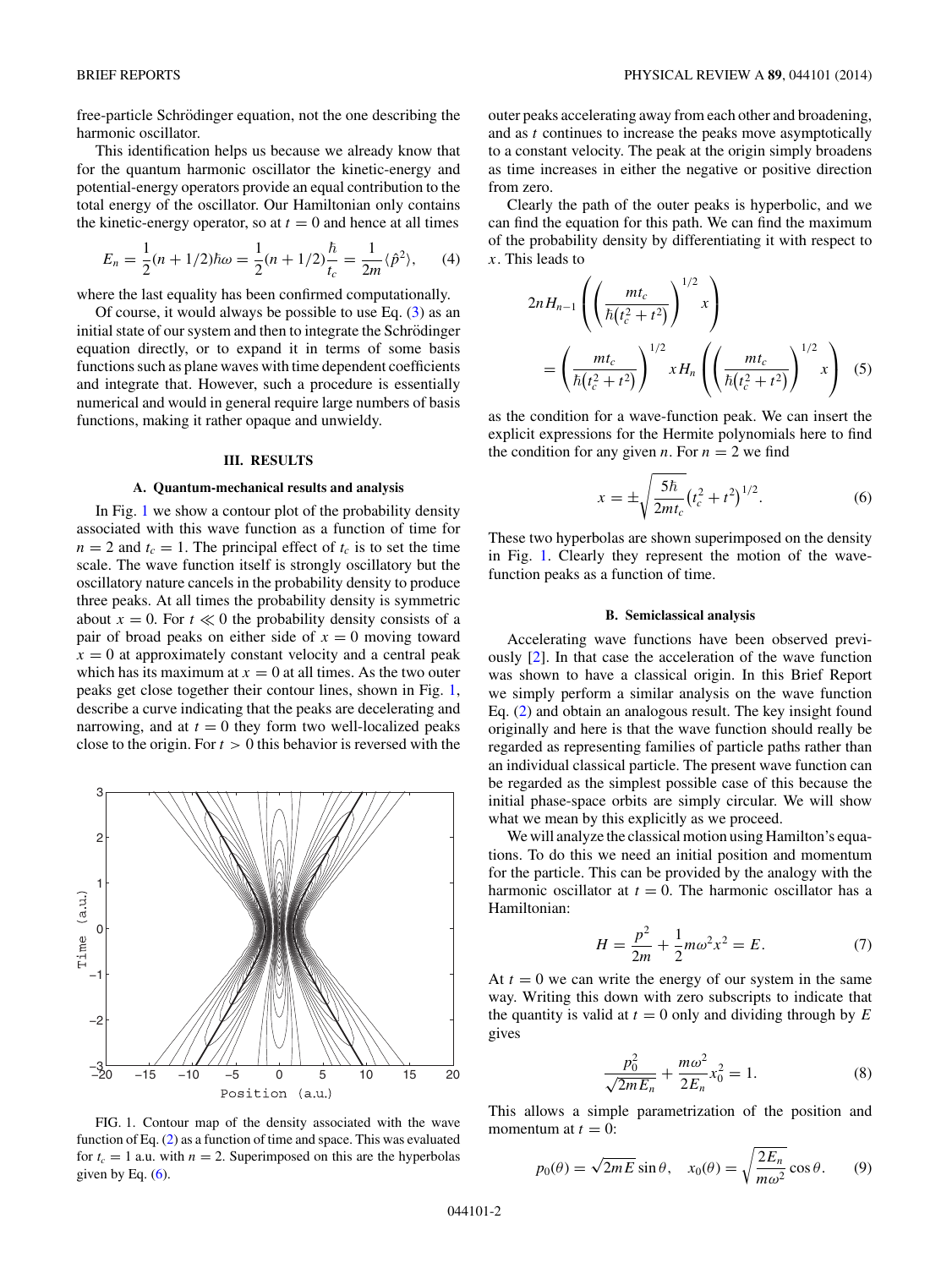<span id="page-3-0"></span>

FIG. 2. (Color online) Phase-space curves ( $p$  vs  $x$  for the family of paths described by Eqs. [\(9\)](#page-1-0) and [\(10\)](#page-2-0). At  $t = 0$  this is a circle in phase space which shears into an ellipse as time proceeds.

Every different value of  $\theta$  in these equations represents the initial conditions for one member of the family of paths. With these initial conditions we can solve Hamilton's equations for a free particle to give

$$
p = p_0(\theta) = \text{const},
$$
  
\n
$$
x = x_0(\theta) + pt/m = x_0(\theta) + p_0(\theta)t/m.
$$
\n(10)

These equations all represent paths that are straight lines representing uniform motion. As time passes,  $x$  increases linearly and  $p$  remains constant. The phase-space curve associated with  $p_0(\theta)$  and  $x_0(\theta)$  is a circle [9], but as time passes it shears into an ellipse. This is shown in Fig. [2](#page-2-0) for times  $0 \leq t < 2$  a.u. Next we plot the possible particle paths described by Eq.  $(10)$  with initial conditions Eq.  $(9)$ . This is shown in Fig. [3.](#page-2-0) These paths form a characteristic shape as shown. The edges of this shape form a hyperbolic caustic or envelope function in space-time. An equation for the caustic can be found using standard methods  $[10]$ ; i.e., we have to



FIG. 3. (Color online) The family of allowed classical paths for the system described by Eq. [\(10\)](#page-2-0). All quantities are in atomic units.

satisfy

$$
x(t) = x(t, \theta), \quad \frac{\partial x(t, \theta)}{\partial \theta} = 0.
$$
 (11)

This is easily done using Eqs.  $(9)$  and  $(10)$  and results in

$$
x(t) = \pm \sqrt{\frac{2E_n}{m}} \left(t_c^2 + t^2\right)^{1/2}.
$$
 (12)

For  $n = 2$  this comes out as

$$
x(t) = \pm \sqrt{\frac{5\hbar}{2mt_c}} (t_c^2 + t^2)^{1/2},
$$
 (13)

which is identical to Eq.  $(6)$ . Clearly the peak in the spacetime representation of the wave function in Fig. [1](#page-1-0) corresponds exactly to the caustic enveloping the classically allowed paths.

#### **IV. EXPECTATION AND UNCERTAINTY**

Lekner has derived the normalizable Airy wave function [3]:

$$
\psi(x,t) = \text{Ai}\big[q\big(x - ut + ivt - \frac{1}{2}at^2\big)\big]e^{ima(x - ut - at^2/3)t/\hbar}
$$

$$
\times e^{mv(x - ut + ivt/2 - at^2)/\hbar}e^{imu(x - ut/2)/\hbar}.\tag{14}
$$

Here  $u$  and  $v$  are velocities that are real,  $v$  is positive, and a is an acceleration. We will consider this wave function in its rest frame  $(u = 0)$  and compare it with the one derived in this Brief Report. Although checked by us, all results for this wave function quoted here were originally published by Lekner and are reproduced here for comparative purposes only. It is instructive to compare the expectation values of position and momentum for the various wave functions. This is done in Table [I.](#page-2-0) To make the comparison with the Airy wave function as meaningful as possible we have identified  $t_c = v/a$ . The uncertainties have the usual definitions:

$$
(\Delta x)^2 = \langle x^2 \rangle - \langle x \rangle^2, \quad (\Delta p)^2 = \langle p^2 \rangle - \langle p \rangle^2. \tag{15}
$$

For the Airy wave function,

$$
(\Delta x)^2 = \frac{1}{8} \left( \frac{\hbar}{mv} \right)^2 + \frac{\hbar}{2m} (t_c + t^2 / t_c).
$$
 (16)

TABLE I. Comparison of the expectation values of the Airy, Gaussian, and Hermite ( $n = 1$  and 2) wave functions and evaluation of the uncertainty principle.  $\langle x^2 \rangle$  has not been included for the Airy wave function because the expression is too long. However, it can easily be found from  $\langle x \rangle$  and the uncertainty in Eq. [\(16\)](#page-2-0).

| $\psi(x,t)$ | $\langle x \rangle$                | $\langle x^2 \rangle$                |              | $\langle p \rangle \langle p^2 \rangle$ | $(\Delta x \Delta p)^2$                                                           |
|-------------|------------------------------------|--------------------------------------|--------------|-----------------------------------------|-----------------------------------------------------------------------------------|
| Airy        | $rac{v^2}{2a} - \frac{\hbar}{4mv}$ |                                      | $\mathbf{0}$ |                                         | $\frac{\hbar m}{2t_c}$ $\frac{\hbar^2}{4}(1 + \frac{\hbar}{mv^2t_c} + t^2/t_c^2)$ |
| Gaussian    | $\mathbf{0}$                       | $\frac{\hbar}{2m}(t_c + t^2/t_c)$ 0  |              | $rac{\hbar m}{2t_c}$                    | $\frac{\hbar^2}{4}(1+t^2/t_c^2)$                                                  |
| $(n=0)$     |                                    |                                      |              |                                         |                                                                                   |
| Hermite     | $\Omega$                           | $\frac{3\hbar}{2m}(t_c + t^2/t_c)$ 0 |              | $rac{3\hbar m}{2t_c}$                   | $\frac{9\hbar^2}{4}(1+t^2/t_c^2)$                                                 |
| $(n = 1)$   |                                    |                                      |              |                                         |                                                                                   |
| Hermite     | $\Omega$                           | $\frac{5\hbar}{2m}(t_c+t^2/t_c)$ 0   |              | $rac{5\hbar m}{2t_c}$                   | $\frac{25\hbar^2}{4}(1+t^2/t_c^2)$                                                |
| $(n = 2)$   |                                    |                                      |              |                                         |                                                                                   |